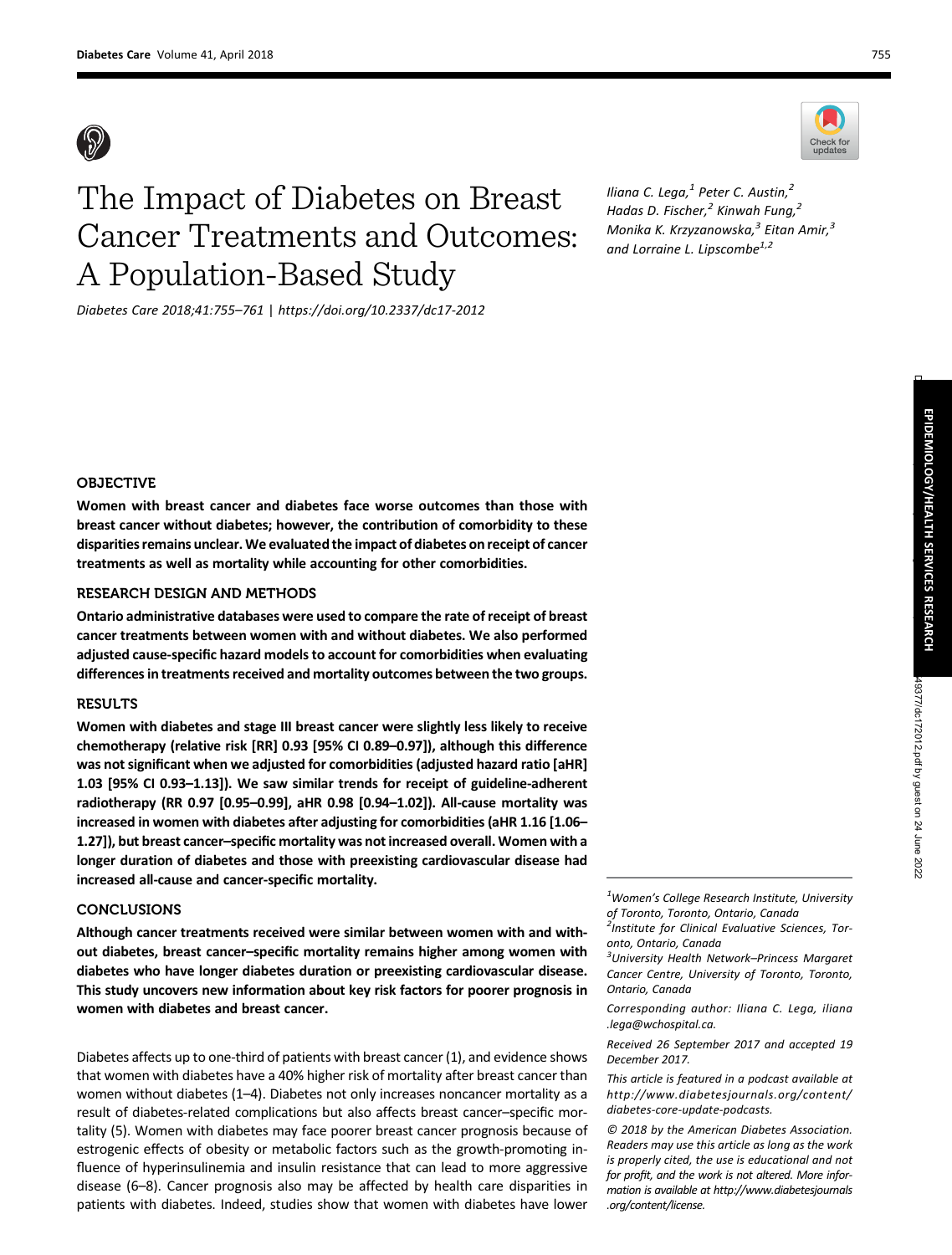breast cancer screening rates (9) and present with more advanced disease than women without diabetes (1,10,11).

Women with diabetes and other comorbidities receive less aggressive cancer treatments, particularly with regard to chemotherapy (1,5,12–14). However, studies in settings with potential access barriers to care did not account for the copresence of cardiovascular disease. Because of the known cardiotoxic effects of certain chemotherapy regimens, physicians may elect for more conservative chemotherapy in patients with cardiovascular disease. Because cardiovascular risk is higher in women with diabetes, to what extent the presence of cardiovascular disease beyond diabetes affects a physician's decision making when choosing a cancer treatment regimen is unclear. Radiotherapy (for left-sided disease) is an important treatment for breast cancer with a potential for long-term cardiotoxicity (15); thus, it may also be avoided more often in women with diabetes.

Although evidence suggests that the presence of diabetes portends a poorer prognosis of breast cancer, the contribution of cancer treatment disparities in relation to other factors remains unclear. The impact of diabetes on breast cancer mortality may be especially salient if there is lower adherence to guidelinerecommended treatments in those who would benefit most. In this context, we used large population-based health databases to investigate whether the presence of diabetes among patients with breast cancer leads to differences in guideline-adherent chemotherapy and radiotherapy treatment. We also evaluated the impact of diabetes on all-cause and breast cancer–specific mortality while accounting for treatments received and the presence of comorbidities.

# RESEARCH DESIGN AND METHODS

# Study Design and Data Sources

This retrospective cohort study used linked population-based health databases from Ontario, Canada, which provides universal health coverage for its  $>$ 12 million residents. These data sets were linked by using unique encoded identifiers and analyzed at the Institute for Clinical Evaluative Sciences (ICES). The following databases were used: Ontario Cancer Registry (OCR), Cancer Care Ontario (CCO) staging data, the validated Ontario Diabetes

Database (ODD), Ontario Health Insurance Plan (OHIP) billing claims database, New Drug Funding Plan database, Canadian Institute for Health Information (CIHI) Hospital Discharge Abstract Database, National Ambulatory Care Reporting System, Same Day Surgery database, Registered Persons Database (RPDB), and Office of the Registrar General Death Data. The study was approved by the Research Ethics Board of Sunnybrook Health Sciences Centre in Toronto, Ontario, Canada.

## Study Population

The study population included women age  $\geq$  20 years with stage I–III breast cancer diagnosed between 1 January 2007 and 31 December 2012. Women were identified from the OCR on the basis of ICD-9 code 174, and we included only those who had valid stage information. Because surgery is standard treatment for women with stage I–III breast cancer, we included only those who underwent breast surgery (either lumpectomy or mastectomy) between 6 months before to 12 months after cancer diagnosis (which is based on either biopsy or surgical pathology). Women who had a diagnosis of any previous cancer (excluding nonmelanoma skin cancer) and those residing in long-term care were excluded from the cohort. Cohort entry date was defined as the date of breast cancer diagnosis in the OCR. From the cohort of women with breast cancer, we identified those who were diagnosed with diabetes at least 180 days before cancer diagnosis through linkage to the ODD. Women with both diabetes and breast cancer were then matched for age  $(\pm 1 \text{ year})$ , cancer stage (I, II, or III), and year of diagnosis (calendar year) to two women with breast cancer but without diabetes. Control patients had no history of diabetes up to 1 year after breast cancer diagnosis.

#### Primary Exposure and Covariates

The primary exposure of interest was presence of diabetes, which was determined by linking to the ODD, a previously validated algorithm for identifying prevalent and incident diabetes. A diagnosis of diabetes is based on either two patient/ physician claims for diabetes within a 2-year period or one hospitalization with a discharge diagnosis of diabetes (16).

Cardiovascular disease at baseline was defined as either myocardial infarction,

stroke (including a transient ischemic event) (17) on the basis of a previously validated algorithm, or congestive heart failure, all by using OHIP billing claims and the CIHI Hospital Discharge Abstract Database and Same Day Surgery database. The look-back period for cardiovascular disease at baseline was 5 years.

The following baseline covariates were identified: age, quintile of median neighborhood income derived from census data on household income at the postal code level and rural residence (from RPDB), year of breast cancer diagnosis, stage of breast cancer (I, II, or III), comorbidity measured by using the weighted John Hopkins Aggregated Diagnosis Group (ADG) score (18,19) in the 2 years before the index cancer diagnosis date (for cancer cases), and comorbidities, including renal disease (chronic renal failure, renal dialysis) (20) and dementia, in the 5 years before the index diagnosis date. We were unable to account for BMI given the absence of clinical variables in the databases. In addition, we did not record medications because data are only available for individuals age  $\geq$  65 years in the databases.

#### Study Outcomes

We examined two sets of outcomes. First, we evaluated breast cancer treatment differences by comparing the proportion of women with and without diabetes who received chemotherapy and radiotherapy. Because these therapies are not indicated in all patients with breast cancer, we then defined guideline-adherent treatment as that recommended for subgroups of patients with breast cancer (21): 1) chemotherapy for stage III disease and 2) radiotherapy after lumpectomy. We recorded chemotherapy on the basis of chemotherapy-related codes in the OHIP and New Drug Funding Plan databases. To capture both neoadjuvant and adjuvant chemotherapy use, chemotherapy was identified up to 6 months before and 12 months after last surgery for breast cancer. We identified radiotherapy on the basis of radiotherapy-related codes in the OHIP and National Ambulatory Care Reporting System databases from the time of original breast surgery up to 12 months after the last breast surgery. Second, we compared all-cause and breast cancer–specific mortality between women with and without diabetes. We evaluated the effect of cancer treatments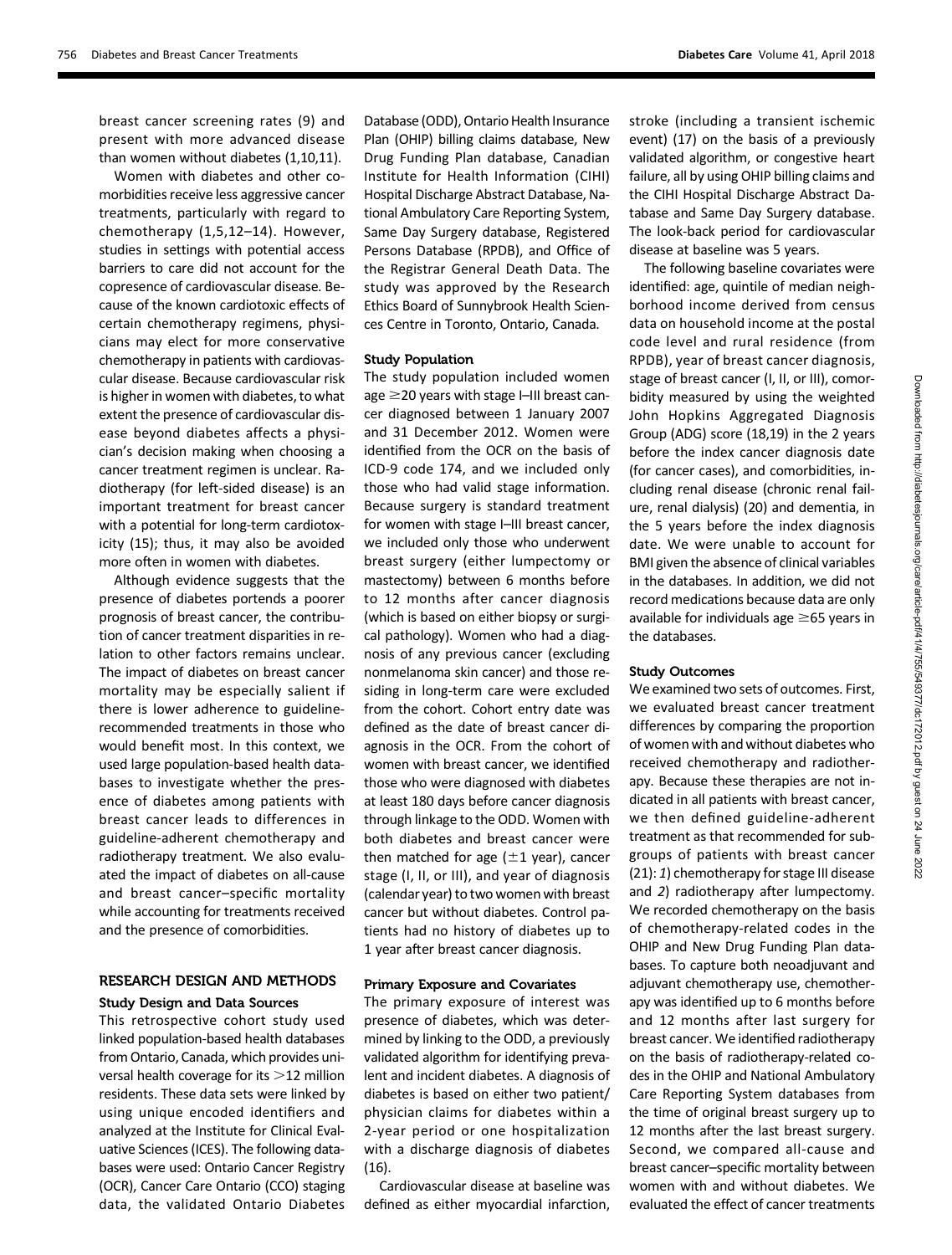received and comorbidities by adjusting for these variables. Death data were available from the vital statistics databases and the RPDB.

#### Data Analysis

Baseline characteristics and differences in proportions and means were compared between patients with breast cancer with and without diabetes.

# Guideline-Adherent Breast Cancer Treatment Outcomes

For guideline-adherent treatment outcomes, we compared treatments between patients with and without diabetes by evaluating receipt of 1) chemotherapy for women with stage III breast cancer and 2) radiotherapy for women who underwent lumpectomy. We used two separate analyses. First, we compared the proportion of women with diabetes who received chemotherapy and radiotherapy in the follow-up period with that of women without diabetes to generate a relative risk (RR) ratio. Second, to be able to account for other covariates in the model, we created both unadjusted and adjusted cause-specific hazard models that accounted for the competing risk of death (22) to model the association between diabetes and the rate of exposure to chemotherapy and radiotherapy. The final multivariable model was selected on the basis of covariates that were predetermined to be clinically relevant and those that altered the hazard ratio (HR) estimate for diabetes by  $>$ 10%. The covariates included in the final model were cardiovascular disease, chronic renal disease, dementia, and weighted ADG score. The models used a robust sandwichtype variance estimator to account for the matching.

# All-Cause and Breast Cancer–Specific **Mortality**

To examine the association between diabetes and mortality, hazard regression models were used to compare the hazard of all-cause and breast cancer–specific mortality (23) between women with and without diabetes. To determine the impact of treatment modalities on mortality outcomes, we first fit a model that only adjusted for chemotherapy and radiotherapy, both modeled as time-dependent covariates. Our fully adjusted model also controlled for cardiovascular disease, chronic renal disease, dementia, and weighted ADG score as baseline

covariates. We tested for interactions between diabetes and cardiovascular disease as well as between diabetes and treatments (chemotherapy and radiotherapy individually) for both all-cause and breast cancer–specific mortality. A robust variance estimator was used to account for the matched nature of the sample.

We performed a series of subgroup analyses to evaluate how diabetes affects both treatment and mortality outcomes. For all subgroup analyses, we rematched groups on age, stage, and year of cancer diagnosis when initial matched groups were broken. First, we stratified women by presence of cardiovascular disease at baseline because those with cardiovascular disease may be less likely to receive aggressive treatments for breast cancer. For this subgroup, women were also matched on the presence of cardiovascular disease (yes or no). Second, because older women with breast cancer may be less likely to receive aggressive treatments, we stratified women by age  $(<$ 70 and  $\ge$ 70 years) and repeated the analyses in both groups. Third, because women with a longer duration of diabetes may have more comorbidities, we dichotomized diabetes duration ( $<$ 5 and  $\ge$ 5 years) and repeated analyses within each stratum, comparing outcomes with women without diabetes. Analyses were conducted by using SAS 9.4 statistical software (SAS Institute, Cary, NC).

# **RESULTS**

We identified 4,955 women with breast cancer and diabetes and 9,910 matched control patients with breast cancer but without diabetes. Table 1 lists baseline characteristics overall and by diabetes status. Mean (SD) age at cancer diagnosis was 66.8 (11.3) years, with 44.5% of women  $<$  65 years of age at diagnosis. Women with diabetes had more outpatient primary care visits before breast cancer diagnosis; however, more women

Table 1—Baseline characteristics of women with breast cancer by baseline diabetes status

| Characteristic                                                                                                                 | Total                                                                        | <b>Diabetes</b>                                                       | No diabetes                                                                  | $P$ value                                                      |
|--------------------------------------------------------------------------------------------------------------------------------|------------------------------------------------------------------------------|-----------------------------------------------------------------------|------------------------------------------------------------------------------|----------------------------------------------------------------|
|                                                                                                                                |                                                                              |                                                                       |                                                                              |                                                                |
| Patients, n                                                                                                                    | 14,865                                                                       | 4,955                                                                 | 9,910                                                                        |                                                                |
| Age at breast cancer diagnosis (years)                                                                                         | $66.8 \pm 11.3$                                                              | $66.8 \pm 11.3$                                                       | $66.8 \pm 11.3$                                                              |                                                                |
| Age-group (years), n<br>$50$<br>$50 - 59$<br>$60 - 69$<br>$70 - 79$<br>> 80                                                    | 1,053<br>2,727<br>4,858<br>4,084<br>2,143                                    | 351<br>909<br>1,618<br>1,363<br>714                                   | 702<br>1,818<br>3,240<br>2,721<br>1,429                                      |                                                                |
| Cancer stage at diagnosis<br>$\mathsf{I}$<br>$\mathbf{II}$<br>III                                                              | 6,339(42.6)<br>6,393(43.0)<br>2,133(14.3)                                    | 2,113(42.6)<br>2,131(43.0)<br>711 (14.3)                              | 4,226 (42.6)<br>4,262 (43.0)<br>1,422 (14.3)                                 |                                                                |
| ADG score                                                                                                                      | $12.0 \pm 11$                                                                | $14.2 \pm 11.4$                                                       | $10.8 \pm 10.5$                                                              | < 0.001                                                        |
| Comorbidities<br>Cardiovascular disease<br>Stroke/TIA<br>Acute MI/CHF<br>Chronic renal disease<br>Chronic dialysis<br>Dementia | 822 (5.5)<br>262(1.8)<br>785 (5.3)<br>605(4.1)<br>63 (0.4)<br>613(4.1)       | 352(7.1)<br>150(3.0)<br>456 (9.2)<br>357(7.2)<br>48 (1.0)<br>256(5.2) | 470 (4.7)<br>112(1.1)<br>330 (3.3)<br>248(2.5)<br>15(0.2)<br>357 (3.6)       | < 0.001<br>< 0.001<br>< 0.001<br>< 0.001<br>< 0.001<br>< 0.001 |
| Breast cancer surgery<br>Mastectomy<br>Breast-conserving surgery                                                               | 5,534 (37.2)<br>9,314(62.8)                                                  | 1,911(38.6)<br>3,044(61.4)                                            | 3,623 (36.6)<br>6,287(63.4)                                                  | 0.015                                                          |
| Urban residence                                                                                                                | 12,860 (86.5)                                                                | 4,352 (87.8)                                                          | 8,508 (85.9)                                                                 | < 0.001                                                        |
| Income quintile<br>$\mathbf{1}$<br>$\overline{2}$<br>3<br>$\overline{4}$<br>5                                                  | 2,823 (19.0)<br>2,960 (19.9)<br>2,836 (19.1)<br>3,049 (20.5)<br>3,139 (21.1) | 1,118(22.6)<br>1,059(21.4)<br>952 (19.2)<br>960 (19.4)<br>845 (17.1)  | 1,705 (17.2)<br>1,901 (19.2)<br>1,884 (19.0)<br>2,089 (21.1)<br>2,294 (23.1) | 0.015                                                          |

Data are mean  $\pm$  SD or n (%) unless otherwise indicated. CHF, congestive heart failure; MI, myocardial infarction; TIA, transient ischemic attack.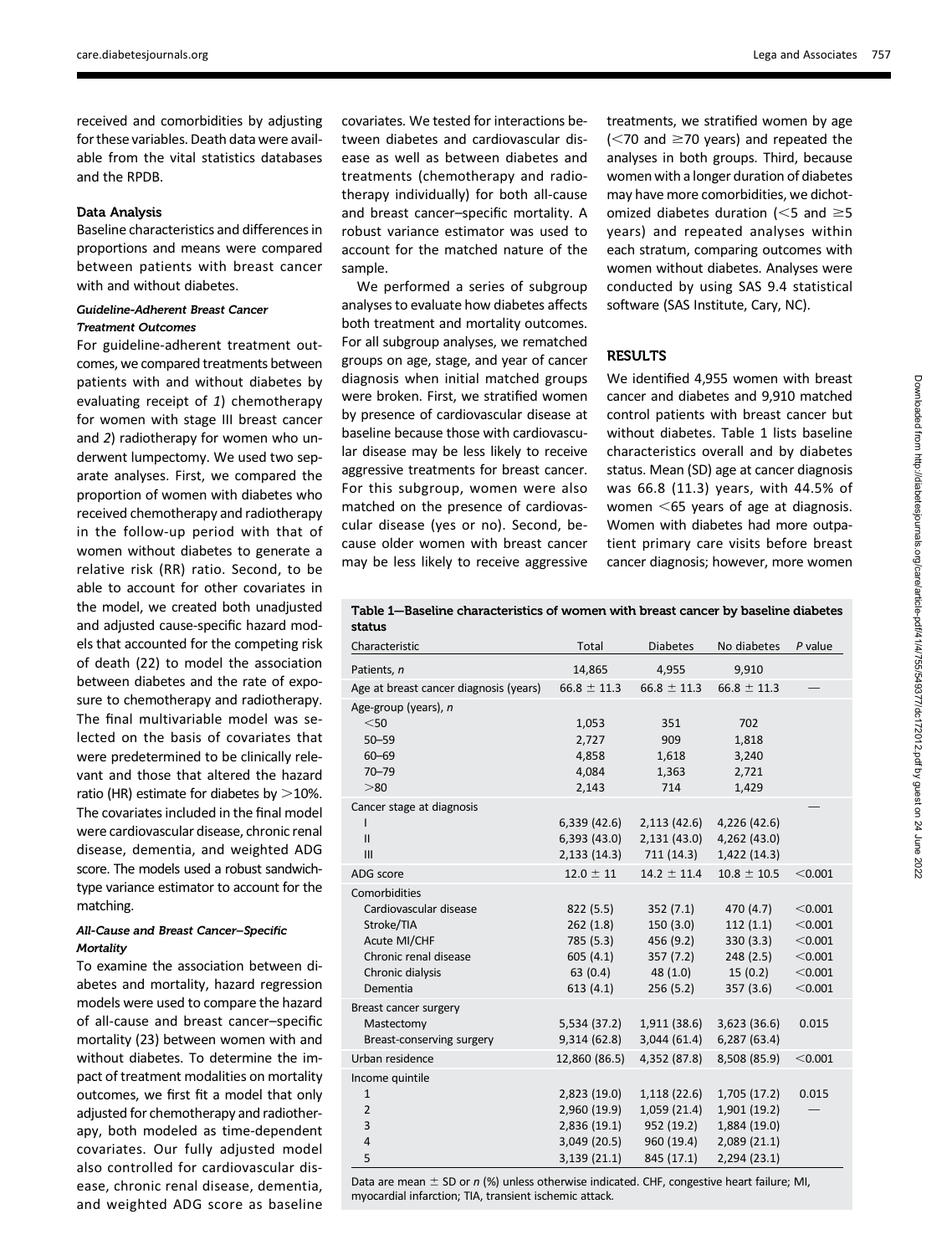without diabetes had an unplanned hospitalization in the year before cancer diagnosis (data not shown). Women with diabetes had signi ficantly higher ADG scores than those without diabetes as well a higher prevalence of cardiovascular and renal comorbidities and dementia at baseline. A higher proportion of women with diabetes were in the lower income quintiles and lived in an urban setting.

## Guideline-Adherent Cancer Treatment **Outcomes**

Table 2 shows the RRs and HRs for receipt of breast cancer treatments between women with and without diabetes. Among women with stage III breast cancer, in whom chemotherapy is considered guidelineadherent treatment, those with diabetes were slightly less likely to receive chemotherapy than those without diabetes (RR 0.93 [95% CI 0.89 –0.97]). The results were similar in the overall cohort (chemotherapy RR 0.93 [0.89–0.96]) as well as in analyses strati fied by the presence of cardiovascular disease, diabetes duration, and age >70 years. When adjusting for cardiovascular disease, renal disease, dementia, and weighted ADG score in the cause-speci fic hazard model (Table 2), no differences were found in the rate of receipt of guideline-adherent chemotherapy between groups (adjusted HR [aHR] 1.03 [95% CI 0.93 –1.13]). Results were similar in all women with breast cancer (aHR 1.01 [0.97 –1.06]) as well as in stratified analyses (Table 2).

For radiotherapy, women with diabetes treated with a lumpectomy were slightly less likely to receive radiotherapy than women with a lumpectomy without diabetes (RR 0.97 [95% CI 0.95–0.99]) as were women overall with diabetes (RR 0.93 [0.90 –0.95]). In multivariable models in which we adjusted for cardiovascular disease, renal disease, dementia, and ADG score, no signi ficant difference was found in the rate of receipt of radiotherapy between women with diabetes who had a lumpectomy and those without diabetes (aHR 0.98 [95% CI 0.94–1.02]), although overall, women with diabetes had modestly lower rates of radiotherapy compared with those without diabetes (aHR 0.94 [0.91 –0.98]). The results remained unchanged on strat ified analyses (Table 2).

#### Mortality

Results comparing mortality outcomes between women with breast cancer with

|                                          |                | Table 2-RRs and HRs of receiving breast cancer treatments h            |                                                                                                                                                                                                                 | Chemotherapy              | between women with and without diabetes    |              |                                                               |                                            | Radiotherapy             |                                            |                          |
|------------------------------------------|----------------|------------------------------------------------------------------------|-----------------------------------------------------------------------------------------------------------------------------------------------------------------------------------------------------------------|---------------------------|--------------------------------------------|--------------|---------------------------------------------------------------|--------------------------------------------|--------------------------|--------------------------------------------|--------------------------|
|                                          | $\tilde{q}^*$  | RR (95% CI)                                                            | HR unadjusted<br>$(95%$ CI)                                                                                                                                                                                     | P value                   | aHR† (95% Cl)                              | P value      | RR (95% CI)                                                   | HR unadjusted<br>$(95%$ CI)                | P value                  | aHR <sup>+</sup> (95% Cl)                  | P value                  |
| Overall                                  | 4,955          |                                                                        | $0.85 - 0.89 - 0.89$ (0.85-0.96)<br>0.89                                                                                                                                                                        | < 0.001                   | $1.01(0.97 - 1.06)$                        | 0.56         | $(0.87 - 0.87)$ te. 0 = 0.95 (0.95 (0.87                      |                                            | $<$ 0.001                | $0.94(0.91 - 0.98)$                        | 0.003                    |
| Stage III                                | 697            | $(0.93)(0.89 - 0.97)$                                                  | $0.85(0.77-0.93)$                                                                                                                                                                                               | 0.006                     | $1.03(0.93 - 1.13)$                        | 0.59         |                                                               | I                                          | $\overline{\phantom{a}}$ |                                            | $\overline{\phantom{a}}$ |
| Lumpectomy<br>only                       | 2,708          | I                                                                      | I                                                                                                                                                                                                               |                           | I                                          | I            | $0.97(0.95 - 0.99)$ 0.96 $(0.92 - 1.00)$                      |                                            | 0.03                     | $0.98(0.94 - 1.02)$                        | 0.32                     |
| Yes<br>$\frac{1}{2}$<br>CVD <sup>‡</sup> | 4,102<br>167   | $0.69(0.43 - 1.09)$<br>$(0.92)(0.88 - 0.97)$                           | $0.69(0.43 - 1.09)$<br>$0.92(0.88 - 0.97)$                                                                                                                                                                      | 0.001<br>0.11             | $0.95(0.79 - 1.15)$<br>$0.94(0.91 - 0.97)$ | 0.26<br>0.81 | $0.95(0.79 - 1.15)$<br>$0.94(0.91 - 0.97)$                    | $0.95(0.73 - 1.23)$<br>$0.93(0.89 - 0.97)$ | 0.70<br>0.001            | $1.04(0.80 - 1.35)$<br>$0.95(0.91 - 0.99)$ | 0.78<br>0.01             |
| Age (years)<br>$\frac{5}{2}$<br>> 70     | 3,016<br>1,896 | $0.82(0.71 - 0.94)$                                                    | $0.85 - 0.85 - 0.89$ (0.85-0.85)<br>$0.82(0.71 - 0.94)$                                                                                                                                                         | < 0.001<br>0.04           | $0.91(0.79 - 1.05)$<br>$0.95(0.90 - 1.00)$ | 0.06<br>0.19 | $0.92(0.89 - 0.95)$<br>$(8e.0 - 88.0)$ $E$ <sub>0.98</sub>    | $0.91(0.87 - 0.96)$<br>$0.90(0.84 - 0.97)$ | < 0.001<br>0.005         | $0.93(0.89 - 0.97)$<br>$0.95(0.89 - 1.03)$ | 0.002<br>0.21            |
| Diabetes duration<br>(years)             | 1,838<br>3,117 | $0.89(0.84 - 0.94)$                                                    | $(0.86 - 0.92)$ (0.86-0.98) 0.92<br>$0.82(0.71 - 0.94)$                                                                                                                                                         | $\frac{20000}{2}$<br>0.02 | $1.00(0.93 - 1.07)$<br>$1.04(0.97 - 1.10)$ | 0.99<br>0.27 | $0.95(0.1 - 0.91(0.39 + 0.89 - 1.00))$<br>$0.91(0.88 - 0.94)$ | $0.88(0.84 - 0.93)$                        | < 0.001<br>0.05          | $0.96(0.90 - 1.02)$<br>$0.92(0.88 - 0.97)$ | 0.002<br>0.18            |
|                                          |                | score. #Models in CVD (yes or no) subgroups adjusted for chronic renal | CVD, cardiovascular disease (defined as cerebrovascular disease, acute myocardial infarction, and congestive heart failure). *2:1 matches. fAdjusted for CVD, chronic renal disease, dementia, and weighted ADG |                           | disease, dementia, and weighted ADG score. |              |                                                               |                                            |                          |                                            |                          |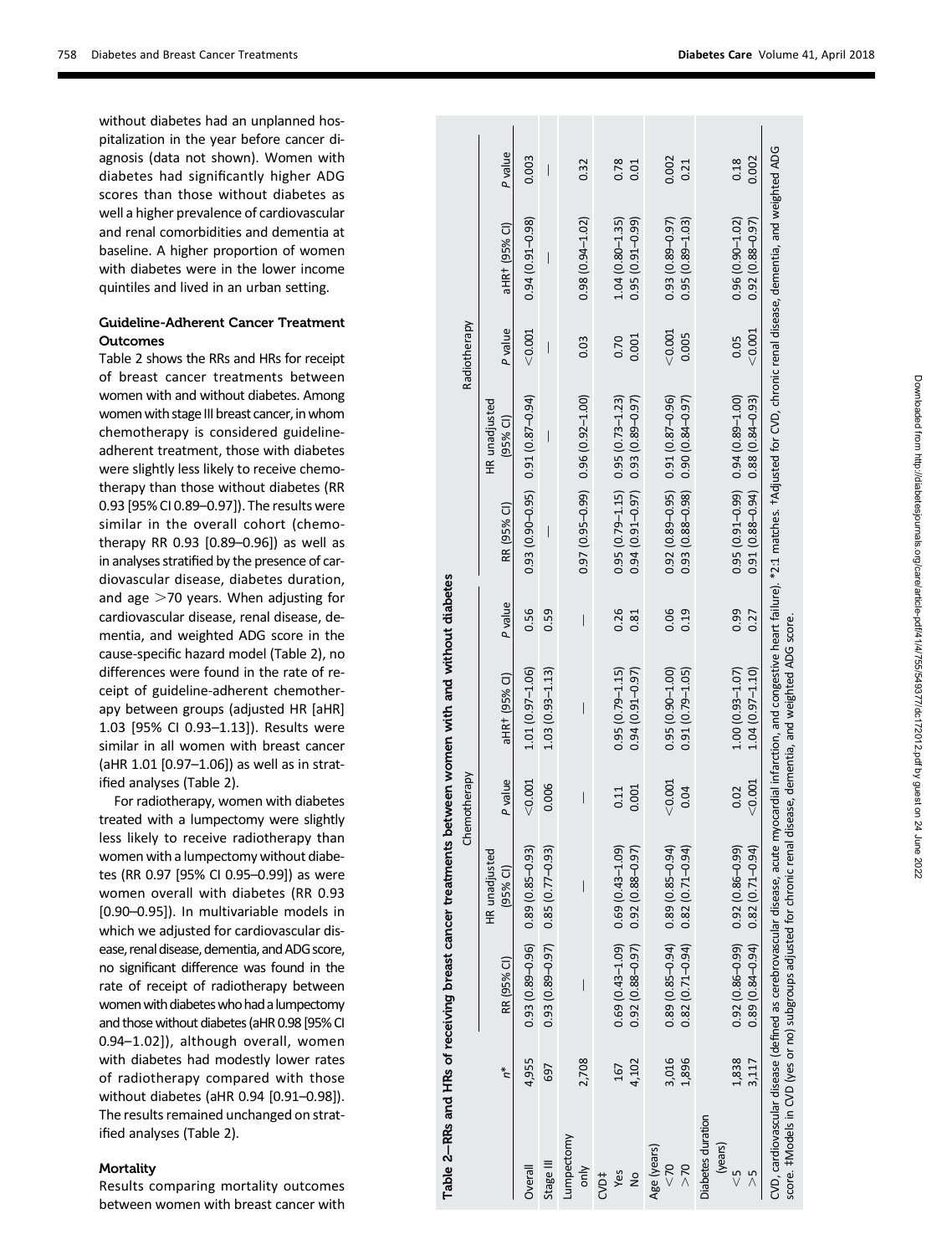# Table 3Association betweendiabetes and all-cause mortality and breast cancer–specific mortality

|                              |                             |                | All-cause mortality                                                                                                                                                                                                                                                                                                                                                                                                                                             |                          |                                         |         |                               |             | Breast cancer-specific mortality |       |                                                      |      |
|------------------------------|-----------------------------|----------------|-----------------------------------------------------------------------------------------------------------------------------------------------------------------------------------------------------------------------------------------------------------------------------------------------------------------------------------------------------------------------------------------------------------------------------------------------------------------|--------------------------|-----------------------------------------|---------|-------------------------------|-------------|----------------------------------|-------|------------------------------------------------------|------|
|                              | HR (unadjusted)<br>(95% Cl) | P value        | HR (treatments only*) P<br>$(12%$ CI $)$                                                                                                                                                                                                                                                                                                                                                                                                                        | value                    | HR (fully adjustedt)<br>(0.360)         | P value | HR (unadjusted)<br>$(12%$ 65% | value<br>Ρ  | (12%                             | value | HR (treatment only) P HR (fully adjusted+) P<br>(12% | oule |
| <b>Overal</b>                | $1.42(1.30-1.55)$ < 0.001   |                | 1.40 (1.28-1.52)                                                                                                                                                                                                                                                                                                                                                                                                                                                | 0.01                     | 1.16 (1.06-1.27) 0.001 1.24 (1.05-1.46) |         |                               | 0.01        | 1.25 (1.06-1.48) 0.008           |       | $1.11 (0.94 - 1.31)$ 0.23                            |      |
| CVD                          |                             |                |                                                                                                                                                                                                                                                                                                                                                                                                                                                                 |                          |                                         |         |                               |             |                                  |       |                                                      |      |
| Yes                          | 1.55 (1.16-2.07)            | 0.003          | I                                                                                                                                                                                                                                                                                                                                                                                                                                                               | I                        | 1.46 (1.09-1.97)#                       | 0.01    | 1.93 (1.01-3.69)              | <b>0.05</b> |                                  |       | 2.19 (1.09-4.42)#                                    | 0.03 |
| ξ                            | $1.26(1.13-1.41) < 0.001$   |                | I                                                                                                                                                                                                                                                                                                                                                                                                                                                               | I                        | 1.14 (1.02-1.27)#                       | 0.03    | 1.06 (0.87-1.29)              | 0.54        |                                  |       | $0.99$ (0.81-1.21)#                                  | 06.0 |
| Age (years)                  |                             |                |                                                                                                                                                                                                                                                                                                                                                                                                                                                                 |                          |                                         |         |                               |             |                                  |       |                                                      |      |
| $\sim$                       | 1.46 (1.26-1.70)            | $ 0000\rangle$ | I                                                                                                                                                                                                                                                                                                                                                                                                                                                               |                          | $1.25(1.07 - 1.46)$                     | 0.004   | 1.25 (0.99-1.58)              | 0.06        |                                  |       | 1.18 (0.92-1.50)                                     | 0.19 |
| 0/5                          | $1.43(1.28 - 1.59)$ < 0.001 |                | $\overline{\phantom{a}}$                                                                                                                                                                                                                                                                                                                                                                                                                                        | $\overline{\phantom{a}}$ | 1.24 (1.10-1.38)                        | 0.003   | 1.24 (0.98-1.57)              | 0.08        |                                  |       | $1.17(0.92 - 1.49)$                                  | 6T0  |
| Diabetes duration<br>(Aears) |                             |                |                                                                                                                                                                                                                                                                                                                                                                                                                                                                 |                          |                                         |         |                               |             |                                  |       |                                                      |      |
|                              | 1.17 (0.99-1.38)            | 90.0           | I                                                                                                                                                                                                                                                                                                                                                                                                                                                               | $\overline{\phantom{a}}$ | 1.02 (0.86-1.21)                        | 0.80    | $0.99(0.74 - 1.35)$           | 0.97        |                                  |       | 0.93 (0.68-1.26)                                     | 0.62 |
| у<br>С                       | $1.61(1.45 - 1.79) < 0.001$ |                |                                                                                                                                                                                                                                                                                                                                                                                                                                                                 |                          | $1.28(1.15 - 1.43)$                     |         | $< 0.001$ 1.45 (1.18-1.77)    | 0.003       |                                  |       | $1.25(1.02-1.54)$ 0.03                               |      |
|                              |                             |                | 1Adjusted for chematherapy (time dependent), calculated ADG socret 1Adjusted ADG socret 1Adjusted ADG socret 1Adjusted for chemator of the spendent), Chan lependent), Changled ADG socret 1Adjusted for chematy immed for an<br>CVD, cardiovascular disease (defined as cerebrovascular disease, acute myocardial infarction, and congestive heart failure). *Adjusted for chemotherapy (time dependent) and radiotherapy (time dependent) and radiotherapy (t |                          |                                         |         |                               |             |                                  |       |                                                      |      |

dependent),

renal disease,

dementia, and

weighted

ADG score.

and without diabetes are presented in Table 3. In unadjusted models, women with diabetes had a signi ficantly higher rate of all-cause and cancer-speci fic mortality (HR 1.42 [95% CI 1.30–1.55] vs. 1.24 [1.05 –1.46], respectively). Adjusting for receipt of chemotherapy and radiotherapy alone did not alter these results (HR 1.40 [1.28 –1.52] vs. 1.25 [1.06 –1.48], respectively). The higher rate of all-cause mortality in women with diabetes was attenuated after further adjusting for cardiovascular disease, renal disease, dementia, and weighted ADG score (aHR 1.16 [95% CI 1.06 –1.27]), although the association was no longer signi ficant for breast cancer –speci fic mortality after adjustment (aHR 1.11 [0.94 –1.31]). The interaction term between cardiovascular disease and diabetes on breast cancer– specific mortality was significant ( $P =$ 0.0069); however, no signi ficant interaction was found between cardiovascular disease and diabetes on all-cause mortality or between diabetes and either chemotherapy or radiotherapy on all-cause or breast cancer–speci fic mortality.

In strati fied analyses, the rate of allcause mortality was similarly increased among all subgroups of women with breast cancer and diabetes, except for those with a duration of diabetes  $<$ 5 years (aHR 1.02 [95% CI 0.86 –1.21]). Breast cancer–speci fic mortality only remained increased among women with diabetes duration  $>5$  years (aHR 1.25 [1.02 –1.54]) and women with preexisting cardiovascular disease (aHR 2.19 [1.09 – 4.42]).

# **CONCLUSIONS**

This large population-based study of women with breast cancer examined how the presence of diabetes affects cancer treatment patterns and prognosis. After accounting for cancer stage and other comorbidities, we showed that women with diabetes are as likely to receive guideline-adherent chemotherapy and radiotherapy as those without diabetes. Although we found that women with diabetes had a higher rate of all-cause mortality, breast cancer–specific mortality was increased only among women with a longer duration of diabetes and those with cardiovascular disease. The findings suggest that diabetes remains a risk factor for poorer breast cancer prognosis, particularly in women with long-standing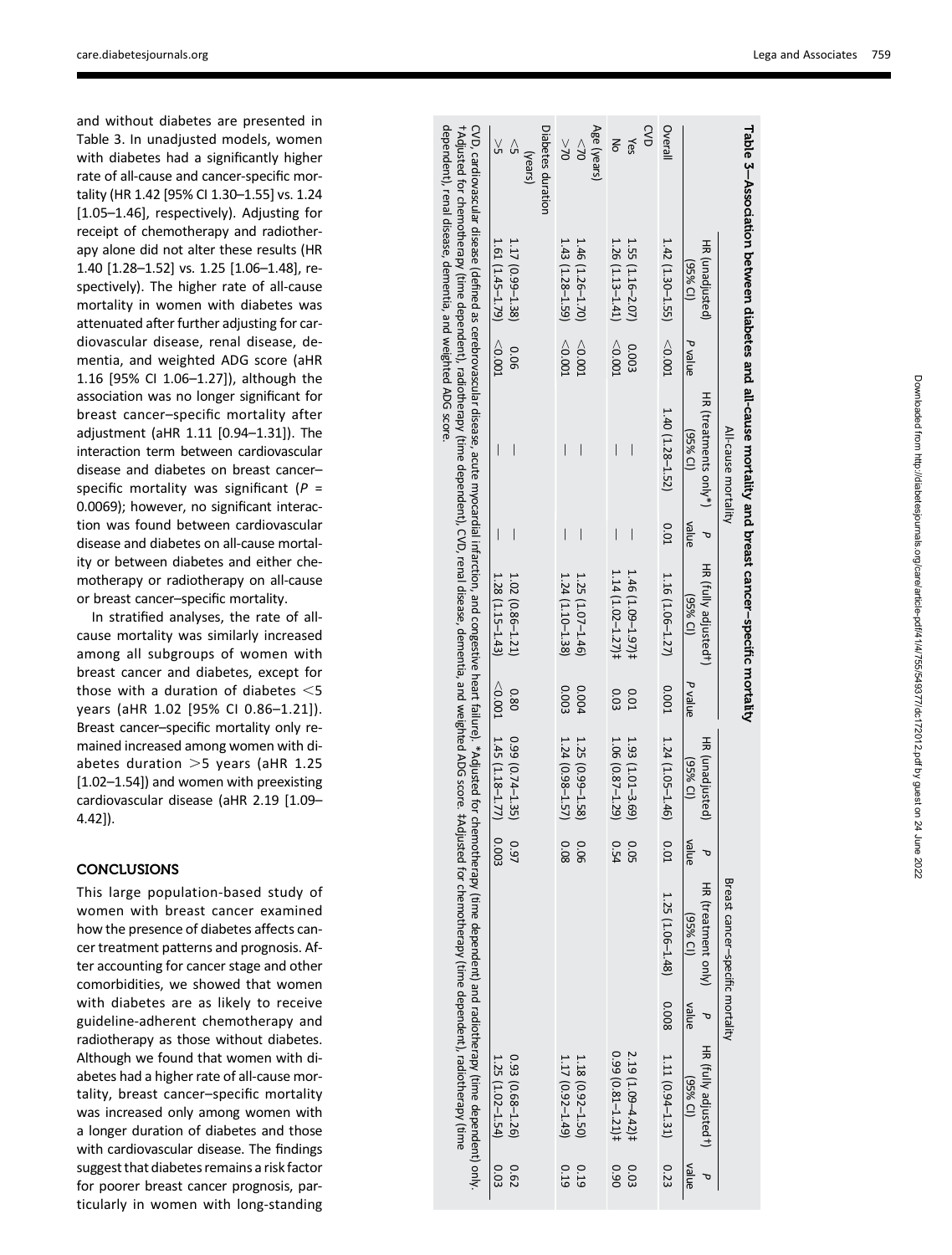diabetes and those with established cardiovascular disease.

Similar to other studies, we found in unadjusted analyses that women with diabetes were modestly less likely to receive guideline-adherent breast cancer treatment than women without diabetes (5,12–14,24,25). However, these differences were eliminated when we adjusted for key confounders, such as the presence of cardiovascular disease. Previous studies did not specifically account for the presence of cardiovascular disease, only overall comorbidities, whereas some only evaluated the receipt of anthracycline, a cardiotoxic chemotherapy agent (5,24,25). Therefore, findings from these studies may reflect differences in baseline cardiovascular disease rather than the influence of diabetes per se. Another major difference between our studies and those published previously is that our study was conducted in a setting with universal access to cancer treatments. These findings are important because they show that after accounting for differences in comorbidities and access to care, women with diabetes and breast cancer receive appropriate cancer treatments as often as women without diabetes.

Despite comparable rates of treatment, women with diabetes had a 40% higher all-cause and 25% higher cancerspecific mortality rate compared with those without diabetes, similar to other studies (1,4,5,24). However, when we adjusted for comorbidities such as cardiovascular disease, renal disease, and dementia, the excess all-cause mortality associated with diabetes decreased to 16%, and the difference in breast cancer– specific mortality was no longer significant. These results suggest that the poorer breast cancer prognosis observed in women with diabetes is largely driven by diabetes-related comorbidities rather than by the diabetes itself. This hypothesis also is supported by the finding that higher cancer-specific mortality was only observed in women with longer-standing diabetes and with cardiovascular disease. To our knowledge, the current study provides novel information about key risk factors for poorer prognosis in women with breast cancer and diabetes after accounting for cancer stage and treatment benefits.

All-cause mortality after breast cancer remained higher among women with diabetes overall. As with cancer-specific

mortality, this difference was greatest in women with a longer duration of diabetes and in those with cardiovascular disease. A reason for this finding may be that diabetes and cardiovascular disease are less aggressively managed in the setting of cancer treatments and surveillance, leading to higher noncancer mortality (26). Future studies to evaluate diabetes care patterns in patients with cancer may help to guide strategies to lessen this disparity in noncancer mortality.

Of note, we found that women with diabetes who had cardiovascular disease had a more than twofold increase in breast cancer–specific mortality compared with those without diabetes, whereas the effect of diabetes on all-cause mortality was more modest in this subgroup. Among women without cardiovascular disease, diabetes did not affect cancer-specific outcomes. One explanation for this finding is that women with diabetes may be more likely to experience chemotherapyrelated toxicities (5,27), which may be further pronounced in those with cardiovascular disease. Higher toxicity rates may limit the dose and number of treatment courses received, thereby attenuating benefits on cancer outcomes. Alternatively, specific chemotherapy agents with higher cardiotoxicity, such as anthracyclines (28,29), may be offered less often to women with diabetes who have cardiovascular disease, resulting in less effective chemotherapy regimens. Other studies have found that women with diabetes are less likely to receive anthracycline chemotherapy (5). Additional studies are needed to better understand how the presence of cardiovascular disease affects cancer outcomes among patients with diabetes.

In this large population-based study, we evaluated the impact of diabetes on breast cancer treatments and outcomes. Strengths include population-based data in a universal health care setting, the availability of validated and comprehensive sources of diabetes and cancer diagnoses, and the ability to adjust for specific comorbidities and cancer stage. However, this study has some limitations. First, we used administrative databases and, thus, did not have access to metabolic markers of diabetes control (e.g., glycated hemoglobin), other risk factors, or cardiovascular imaging results (e.g., echocardiogram), which may have affected the study findings. For example we could not adjust for

the possible impact of obesity in our analyses, which may have partly mediated the effects of diabetes on breast cancer prognosis (30,31). Furthermore, we did not include data on glucose-lowering medications because these would only have been available among women >65 years of age. However, in previous work, we did not find a significant impact of diabetes medications on breast cancer outcomes in older women with diabetes; therefore, we would not expect diabetes treatments to affect the results in this study (32). Second, we did not have comprehensive information on specific treatments, such as type of chemotherapy and use of anthracyclines, and we could not determine whether patients carried out the full treatment course or had more detailed information on cancer subtypes. Finally, although we did our best to account for measurable confounding variables, there is always a risk of unmeasured confounders that affect results in observational studies.

In summary, we have shown that after accounting for baseline differences in cancer stage and comorbidities, patients with breast cancer and diabetes are as likely to receive guideline-adherent chemotherapy and radiotherapy treatments and have comparable cancer-specific mortality as patients with breast cancer without diabetes. Higher breast cancer–specific mortality was seen only in women with longer diabetes duration and with coexisting cardiovascular disease. In contrast, all-cause mortality remained higher for women with diabetes even after accounting for these other risk factors. These findings provide important prognostic information to direct counseling and treatment of women with both diabetes and breast cancer. Additional studies to identify factors that contribute to noncancer-related mortality in this group will help to minimize the differences in outcomes between women with and without diabetes.

Acknowledgments. The authors thank ServiceOntario for the use of Office of the Registrar General information on deaths. The views expressed herein do not necessarily reflect those of the Office of the Registrar General or the Ministry of Government Services.

Funding. This study was conducted with the support of the Ontario Institute for Cancer Research and CCO through funding provided by the Government of Ontario. P.C.A. is supported by a Career Investigator Award from the Heart and Stroke Foundation of Canada (Ontario office). This study was supported by ICES, which is funded by